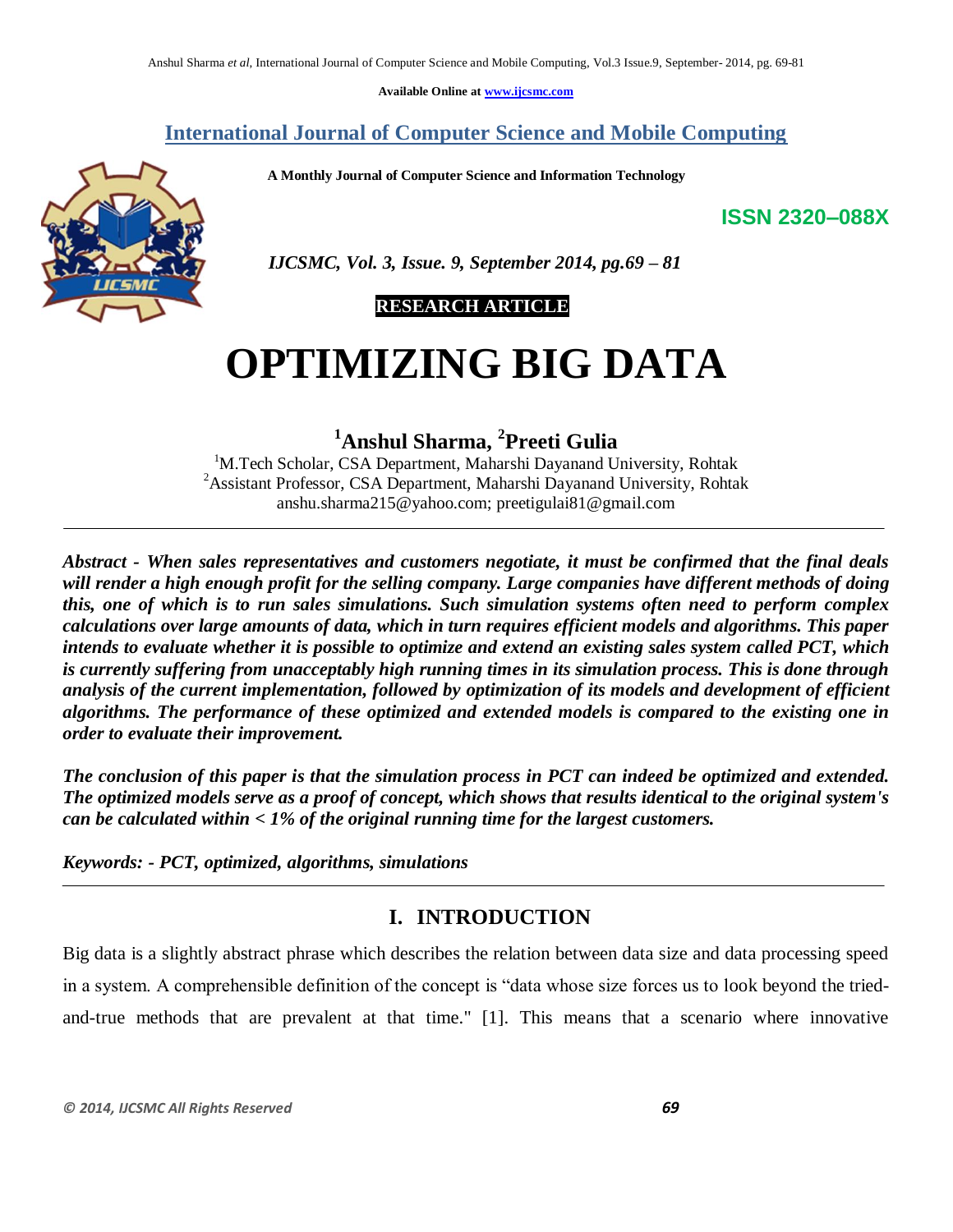optimization of both models and algorithms is required to handle large amounts of data might well be classified as a big data problem. Big data is data of the order of Petabytes, Exabytes, Zetabytes, Yottabyte , Xenottabyte, Shilentnobyte , Domegemegrottebyte (1033 bytes) and the list will go on. Handling this huge volume of information has been the most challenging task for researchers today. Since data generated is so voluminous, a lot of information can be derived from this data.

Big data is characterized by the following features.

- **Volume-** The huge amount of information generated every second has become the biggest challenge which researchers have to handle. Social networking sites are generating huge amount of information. For example Head of BI and Analytics Competency analyzed how big data can be used to deliver maximum impact for society. They have recorded that the first episode of the Indian T.V show Satyameva Jayathe generated 40000 tweets in the first 90 minutes of the show. These tweets were later used to improve the telecast according to user views and Variety. Since the information generated is from various sources, each source will have its own format of data. The data may be as images, text, video, audio etc. Again in images it may be Jpeg, bmp, Text may be .txt, .csv, .doc, .html etc. Another challenge faced today is how to handle these different varieties of information.
- **Standard**: This is another issue which comes up when dealing with big data use. Formats used by different users may be different. One user on the web may tweet that "World Wide Web is a huge repository of information "and another may tweet "WWW is a huge repository of information". In this context both WWW and World Wide Web refer to the same context. When making a prediction both these tweets should be considered as one but this is possible only if WWW and World Wide Web are treated the same. Similarly one doctor may write his prescription as a "heart attack" whereas another may write it as "cardiovascular Infraction". Both mean the same in medical terms. But understanding this is the issue. This assumption is another challenging task to researchers.
- **Value:** Whenever data is preprocessed a major challenge is how to deal with missing values and null values. When the data is as huge as big data, this becomes more complicated. If the null values or missing values are not processed then it will lead to incomplete analysis or inaccurate analysis. Identifying which is the relevant data is another tedious task. This depends on the perspective of the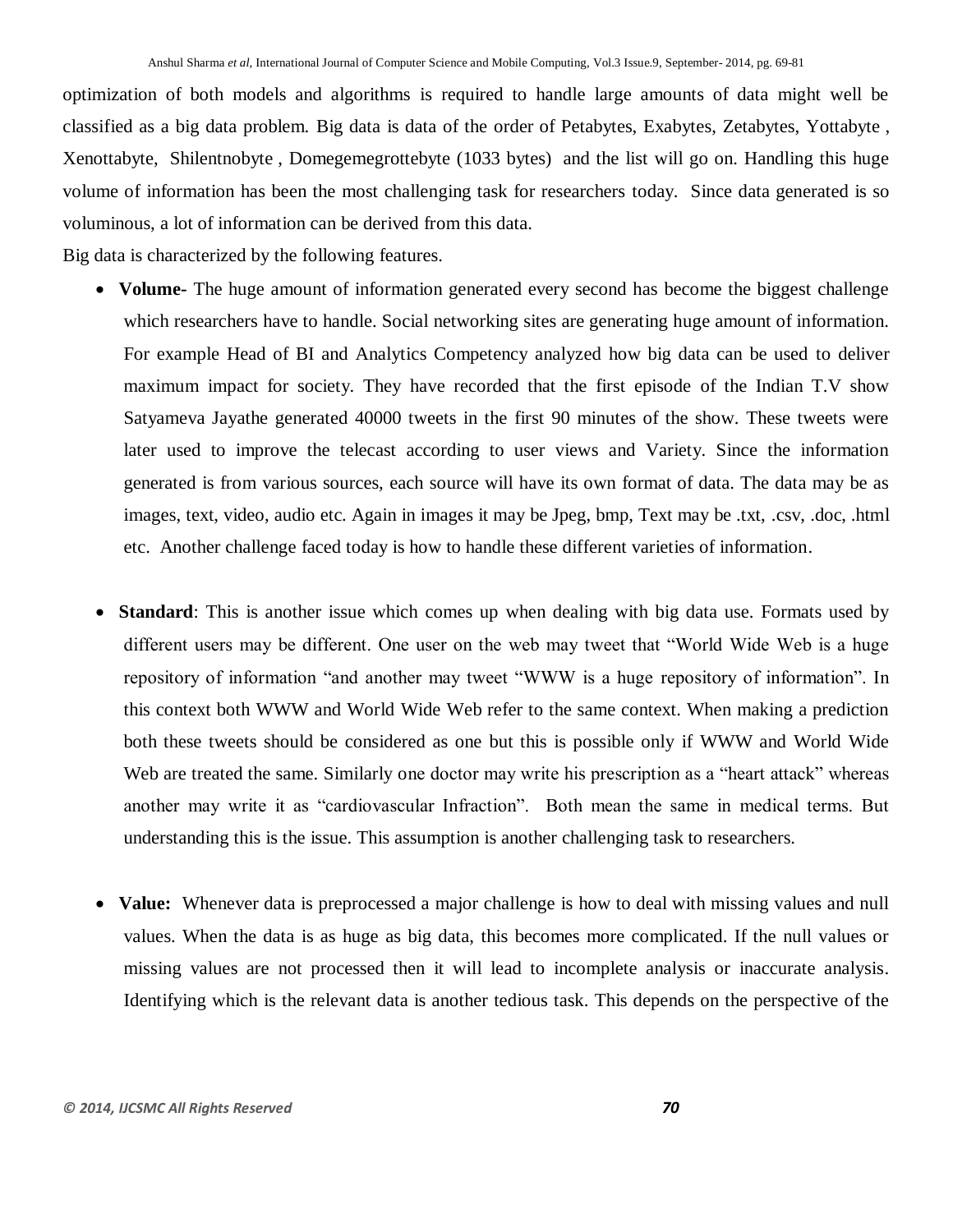user. Whenever clinicians read through a set of patient records. They found that the types of information which were relevant for each one was different. Hence the need of the hour is to develop a model that considers the preferences of users to develop a model in determining whether the data will be relevant or irrelevant.

- **Authenticity:** When we talk about huge volumes of data being generated, it is difficult or almost impossible to keep track of the generator of this information. In such cases, the big question is whether the data so generated is valid and authentic or has it been tampered with.
- **Velocity:** The speed at which the data is generated is referred to as the velocity of data. The speed at which social media generates data is unimaginable. A lot of analysis is being done based on this data generated.

## **II. RELATED WORK**

The term big in big data was a result of information explosion, the milestones in the history of sizing data volumes and a few reasons to this information explosion are cited below [4]. Fremont Rider estimated that American University Libraries were doubling in size. With the rate at which the data is growing, Yale has predicted that in 2040 we will have approximately 200,000,000 volumes which will occupy 6,000 miles of shelves. Derek Price suggested that the number of journals were growing exponentially rather than linearly, doubling every fifteen years and increasing by a factor of 10 during every half century. B.A.Marron and P.A.D de Maine published "Automatic data compression" stating that information explosion noted in recent years makes it essential that storage requirements for all information be kept to a minimum.[4]. These are just a few to state but there are many more instances cited for the term big in big data.

The voluminous information available on the World Wide Web can be of use to many people like doctors, industrialists, economists, sociologists, common man and anyone only if information can be retrieved out of this raw data. Mc Kinsey report stated that big data is that data which our traditional RDBMS cannot handle. A major challenge is to handle this huge information.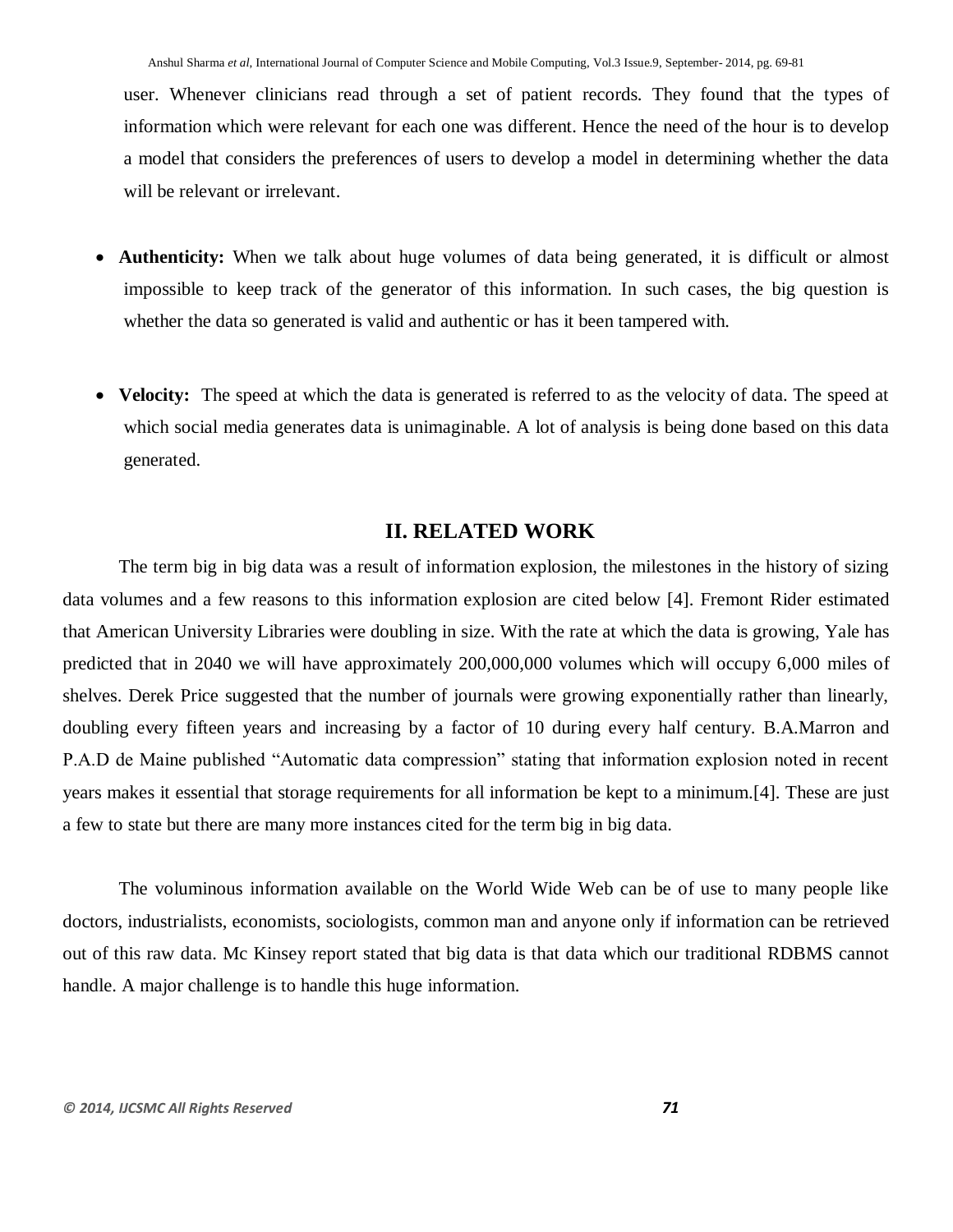In existing PCT, the big data challenge arises from the huge amounts of data needed in order to run simulations for large customers. In some cases more than fifty thousand historical order rows may have to be handled, with multiple possible conditions and discount rates applied to every single one of them. While the data set itself is not extremely large by today's standards, the complex operations and calculations which have to be performed on each one of them adds new dimensions to the simulation procedure. Discounts are for example inherited through a large tree structure containing tens of thousands of nodes and the results must be presented to the user within a reasonable amount of time. The reasonable time limit has been defined as ten seconds for the simulation procedure in PCT. This value is based on research [2, 3] showing that a system user who has to wait even further for results of complex calculations will lose focus - something which could prove devastating during a negotiation with a customer.

An ideal simulation procedure would always return the results within just a few seconds, since this would mean that simulations could take place during normal conversation without requiring any waiting at all.

# **III. PAPER OUTLINE**

This paper is divided into four parts - Simulation, Method, Results and Discussion.

The Simulation part begins with a detailed description of how discount rate simulations work and the problems which the current implementation has introduced. The second part contains a specification of the scaling simulation functionality and an explanation of the technical difficulties which are introduced by this extension. The Method part describes the models and algorithms which have been developed. It also contains a theoretical analysis of these and comparisons between the current implementation in PCT and our solution. In the Results, the performance of PCT as well as of our solutions for both the optimized customer discount model and the scaling extension are presented. This is split up into a set of test cases, with motivations of their relevance for actual usage scenarios. The first goal of this paper is to optimize the existing discount simulation algorithm in order to reduce its running time. The discount simulation's purpose is to apply given discounts to articles and article categories, in order to evaluate whether they will generate an acceptable profit for the selected customer. The second goal is to create a model with associated algorithms for a scaling extension of the system's simulation functionality. The purpose of this extension is to make it possible to apply different discount rates depending on the volume of individual orders. This will encourage customers to place a few large orders every year instead of several small ones, thus decreasing shipping and warehouse charges for the company without reducing the sales volumes.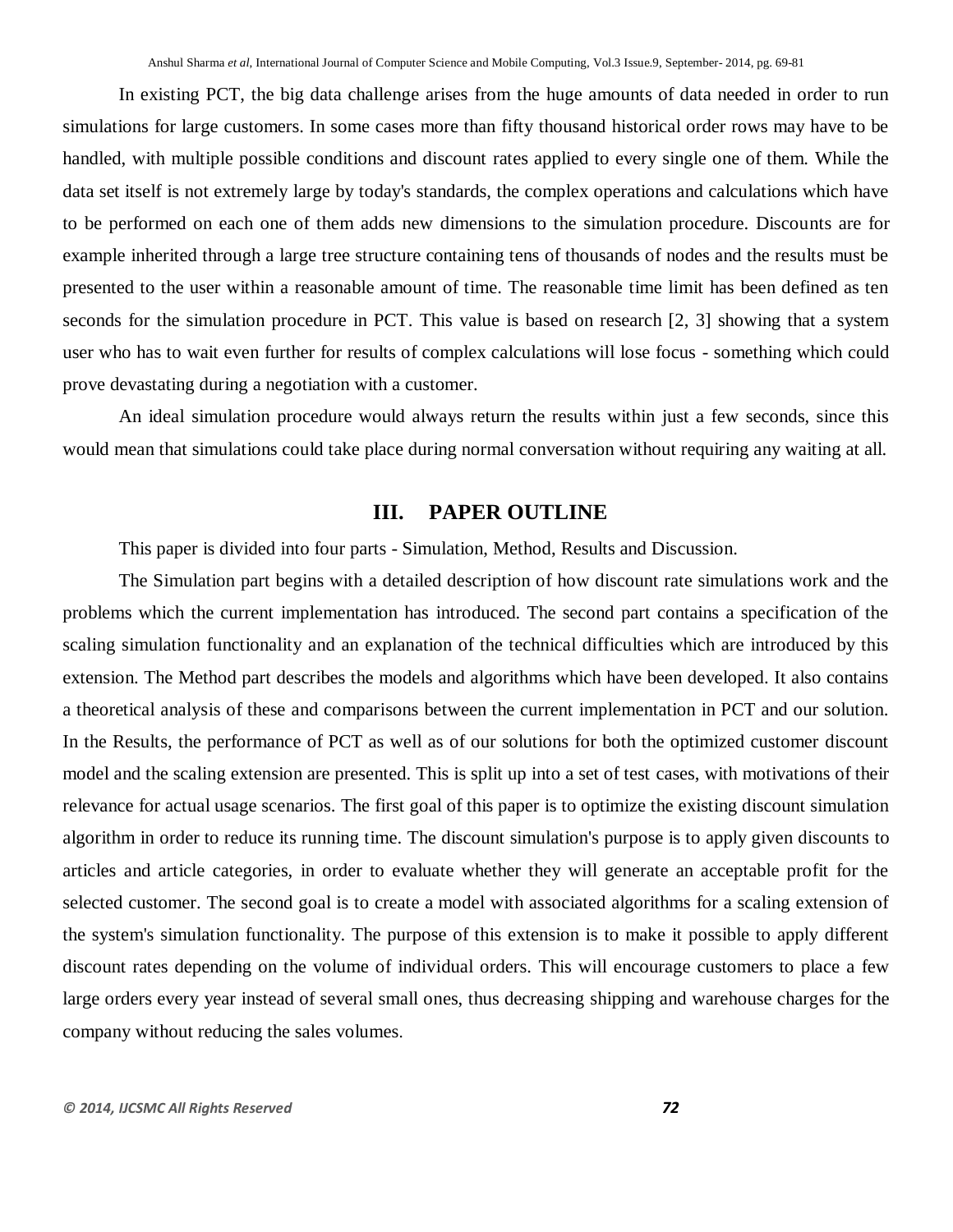## **IV. SIMULATION**

When a sales representative negotiates with a customer, one can think of it as a sort of balancing problem. The sales representative wishes to maximize the profit gained by keeping discounts at a minimum, while the customer wants to minimize his or her costs by maximizing the discounts. This is where the simulation process comes in handy -by simulating the effects of new discounts, it is possible to decide whether they are profitable enough or not. When both the sales representative and the customer are satisfied with the results, they can save the discounts as conditions in the system's database. Discount rates from such conditions will then be applied to the customer's future orders.

#### *Customer Discount Simulation*

Customer discount simulations are currently fully implemented in PCT. By running a simulation over the data described in section 5(i), a sales representative will find out which profit would be gained if the customer bought the same articles as in the historical period but using current pricing conditions. Even more importantly, new discount rates can be applied to the simulation meaning that the sales representative can see which effects they will give and whether they seem profitable enough or not. The details of the simulation process are described first in section 5.(ii), Understanding of the underlying concepts is a great advantage when trying to gain insight into the workings of the simulation process.

#### **i) DATA NEEDED FOR A CUSTOMER DISCOUNT SIMULATION**

A simulation is based on data from the following sources:

- a) Article tree A tree structure where branch nodes represent article categories and leaf nodes represent articles
- b) Sales history A set of aggregated order rows, containing information about previous sales history
- c) Existing customer conditions Agreed discount rates from existing contracts, which set a certain discount rate to a specific node in the article tree
- d) User input Various parameters that specify which historical data and discount rates to use in the simulation.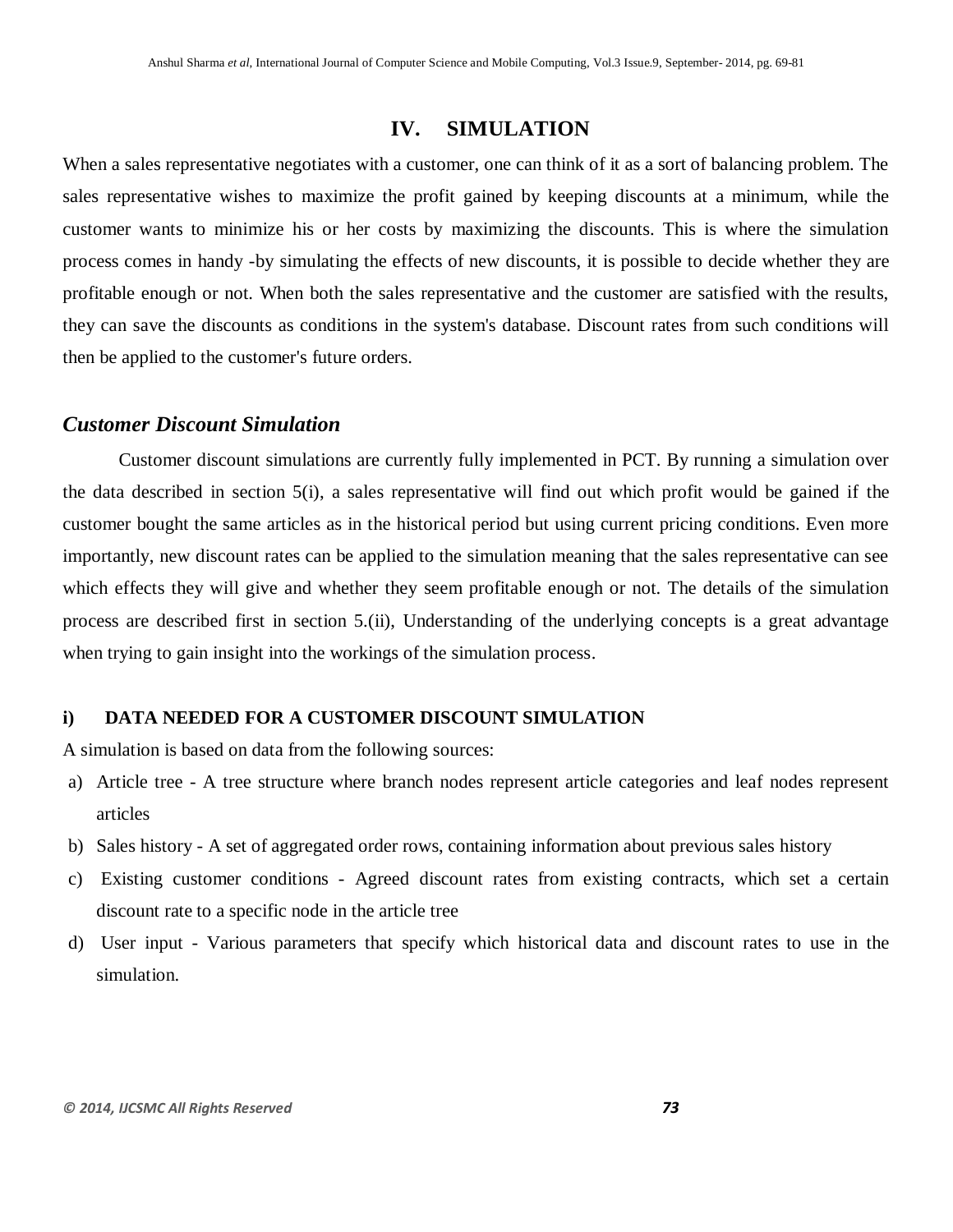#### **ii) THE SIMULATION PROCESS**

The sales representative starts by entering which customer he is negotiating with and selecting a path in the article tree for which discounts will be entered. Next up, a start and stop month is specified and now the system is ready to run the first simulation. Since no discount rates have been entered at this point, all nodes in the path will use their existing discount rates if any such exist in the active conditions and 0:0% otherwise. All price level 1 nodes which are not affected by the existing conditions will also have their discounts set to 0:0%. Due to the concept of discount inheritance, all other nodes will inherit their parent's discount rate top-down if they do not have an existing condition. This means that the results of the first run will always show the economical results that will follow if the same item quantities are sold as in the historical data used for the simulation, taking only currently active conditions into account.

Conditions may have been added or removed since the historical orders were handled, so it is not enough to just aggregate the values and profits from the history database. Instead, the "base value" (which one can think of as the price for the order rows if no discounts had been applied) must be calculated for each article. By applying discount rates from existing conditions to these base values, the system finds out how much the customer would have to pay for the same orders if they had been placed using current conditions. In the next step, the sales representative sets discounts for the nodes in the selected path and runs another simulation over the same data. Any conditions affecting discount rates for the path nodes will be overrun by the discount rates set by the sales representative, while conditions affecting other nodes will still be taken into consideration. The user specified discount rates will then be inherited down through the article tree just like the ones from the conditions. The result will thereby correspond to the profit which would be achieved if these new rates were added to the conditions database and the same orders as in the historical data were then placed again by the customer. This simulation step will typically be run multiple times with different discount rates for the nodes in the path, until they are balanced in such a way that both the customer and the sales representative are satisfied with the results. Running multiple simulations with different discount rates for the same time period and historical data until one gets satisfying results is referred to as going through a simulation process.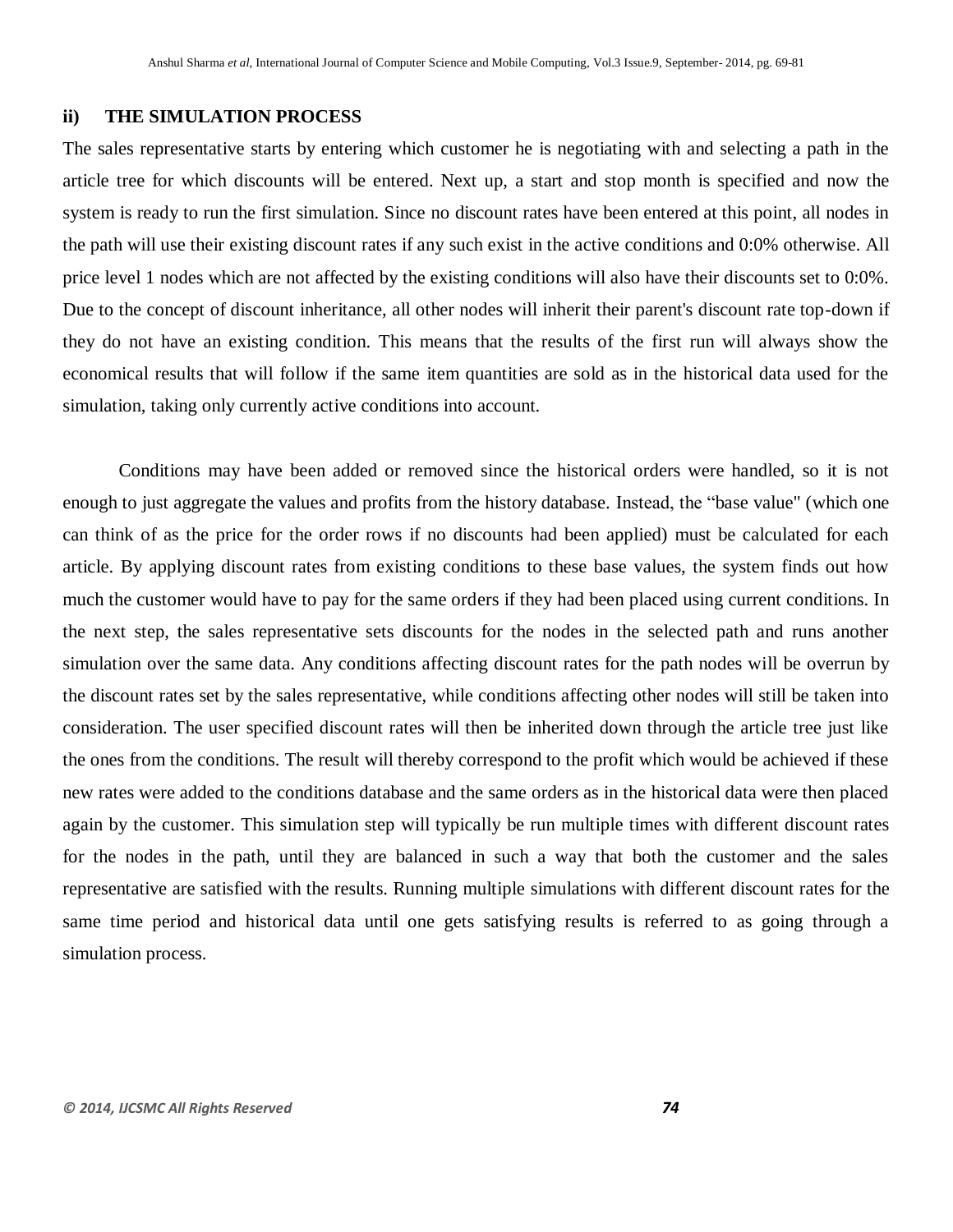#### **SIMULATION OUTPUT**

So far, the output of simulations has been described in terms of "profit" and "value". The actual values computed during a simulation are of course more specific than that and as such, the specification of requirements presents guidelines for the output data layout.

The specification indicates that the output should be presented as a table, where each node in the selected path is represented as a row. There is also a top row labeled "Total", which shows the total simulation values of all articles in the whole article tree. A print screen showing how this looks in the current version of PCT is shown in figure 4.1.

| <b>Customer Total</b> | Volume (kg)        | Value (EURO) CO |                | <b>CO%</b> | <b>Actual</b><br><b>Discount</b> | <b>Agreed Discount</b>  |                                           |                           |      |             |
|-----------------------|--------------------|-----------------|----------------|------------|----------------------------------|-------------------------|-------------------------------------------|---------------------------|------|-------------|
| Total                 | 128,167            | 471,233         | 365,257        | 77.5       | 86.4                             |                         |                                           |                           |      |             |
| <b>Price Level 1</b>  | Volume (kg)        | <b>Value</b>    | C <sub>0</sub> | <b>CO%</b> | <b>Actual</b><br><b>Discount</b> | <b>Agreed Discount</b>  |                                           | Avg. Agreed Target        |      | Avg. Target |
| PL1 10                | 114,635            | 446,862         | 355,066        | 79.5       | 87.1                             | $\Gamma$ * 0.0<br>144.0 | $\mathscr{D}$ $\mathbf{F}$ 0.0            |                           | 58.5 | 66.2        |
|                       |                    |                 |                |            |                                  |                         |                                           |                           |      |             |
| <b>Price Level 2</b>  | <b>Volume</b> (kg) | <b>Value</b>    | C <sub>0</sub> | <b>CO%</b> | <b>Actual</b><br><b>Discount</b> | <b>Agreed Discount</b>  |                                           | <b>Avg. Agreed Target</b> |      | Avg. Target |
| PL2 01                | 10,349             | 24,014          | 15,670         | 65.3       | 87.6                             | $\Box$ $*$ 0.0<br> 67.1 | $\mathscr{D}$ $\mathbf{\overline{V}}$ 0.0 |                           | 66.9 | 66.9        |
|                       |                    |                 |                |            |                                  |                         |                                           |                           |      |             |
| <b>Price Level 3</b>  | Volume (kg)        | <b>Value</b>    | C <sub>0</sub> | <b>CO%</b> | <b>Actual</b><br><b>Discount</b> | <b>Agreed Discount</b>  |                                           | <b>Avg. Agreed Target</b> |      | Avg. Target |
| PL3 5751F1            | 26                 | 187             | 161            | 86.0       | 78.1                             | $\Gamma$ * 0.0<br>12.4  | $\mathscr{D}$ $\mathbf{T}$                | 0.0                       | 54.7 | 54.7        |

Figure 4.1: A print screen from PCT showing how simulation output is presented in the current system

## **Discount inheritance**

Discounts can be applied to nodes on any level of the article tree - from price level 1 down to specific articles. It is intuitive that a discount which is set for a single article will only affect the price of that specific article. When it comes to discounts set on article groups or price level nodes, the system uses a concept called "discount inheritance" to let this affect underlying nodes. In order to determine which discount rate to apply to a given node, the method presented in algorithm 4.1.1 is used.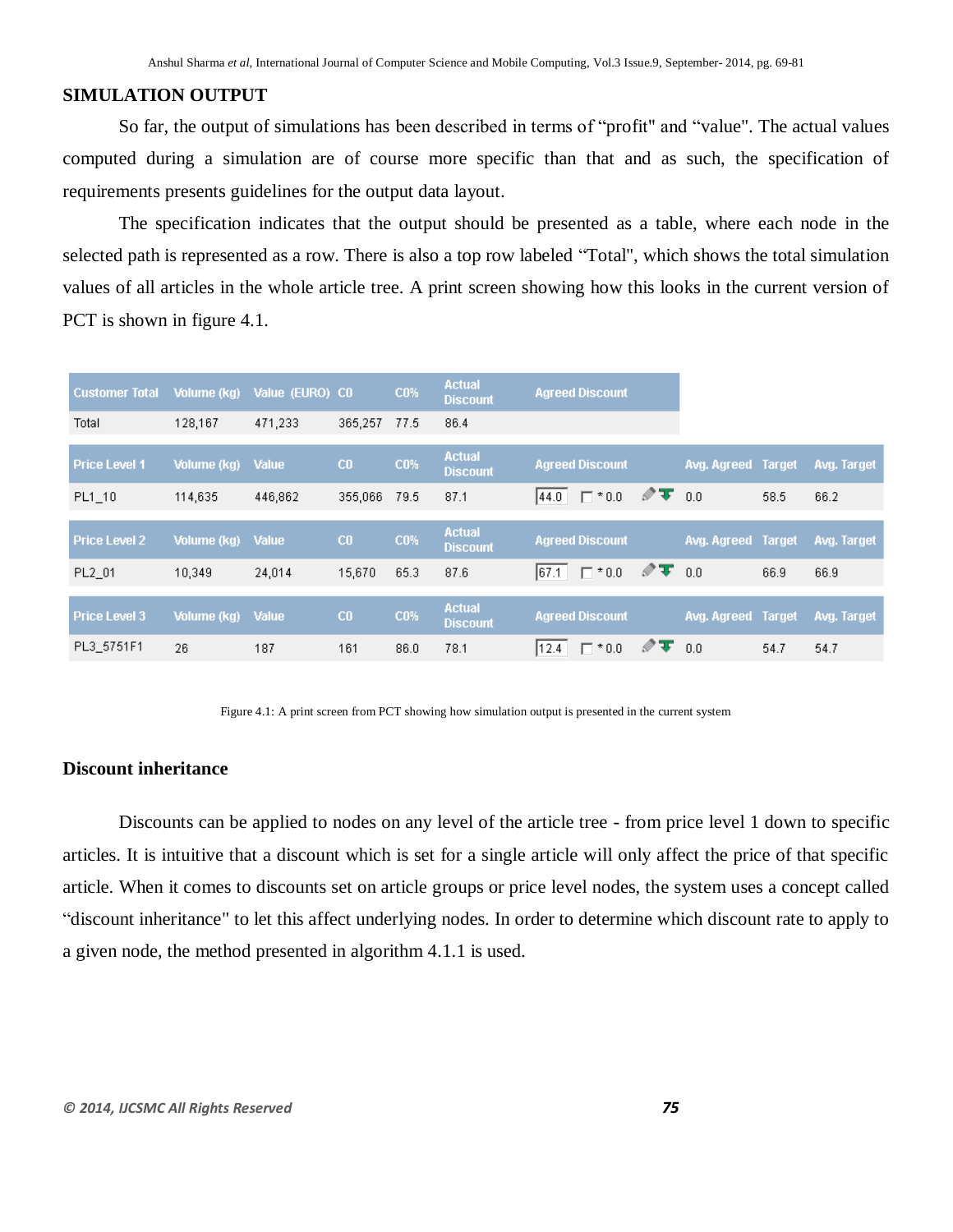**Algorithm 4.1.1**: find Discount Rate (Node n)

Input: A node n from the article tree

Result: The discount rate which should be applied to n

- 1 if n is a node in the path for 1 which a discount rate d is set then
- 2 return d
- 3 else if n is not a node in the path AND n has an active condition c then
- 4 return the discount rate from condition c
- 5 else if n is a price level 1 node then
- 6 return 0:0%
- 7 else
- 8 parent :=  $n's$  parent node in the article tree
- 9 return find Discount Rate (parent)

10 end

The concept of discount inheritance is easy to visualize due to the tree structure of the article database. An example tree with some existing discount rates is shown in figure 4.2. Existing discount rates are written directly onto the grey nodes to which they belong, while nodes without such rates are white. The final result of the discount rate inheritance in the same tree can be seen in figure 4.3, where arrows show how discount rates are passed down through the tree.



Figure 4.2: An example article tree where discount rates have been set for four nodes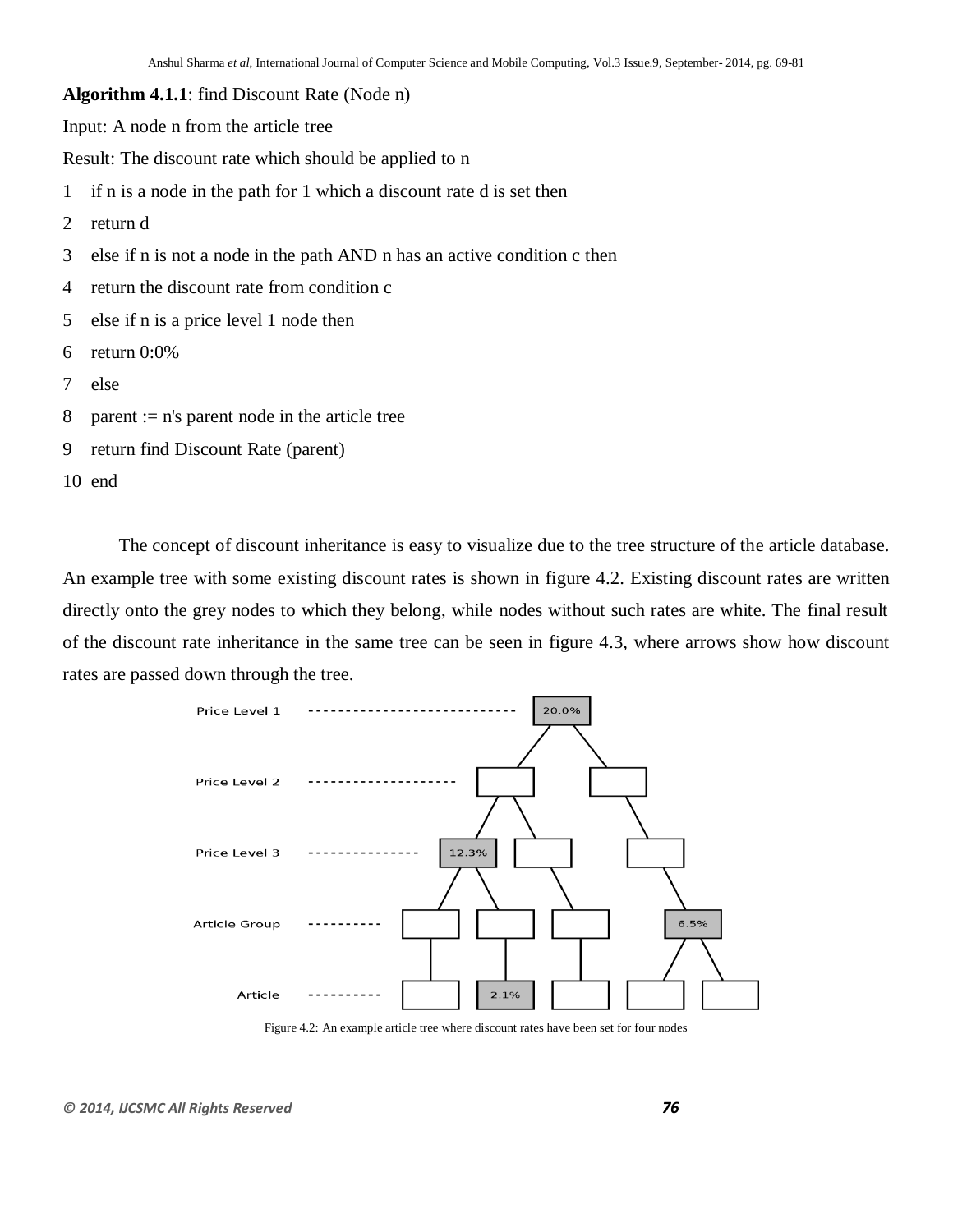

Figure 4.3: Discount inheritance in the example article tree from figure 4.2

#### **iii) CURRENT IMPLEMENTATION**

The current implementation of PCT suffers from critical performance issues. Since the source code of this system is not allowed to be included in this report, the problems of its algorithm have to be explained in terms of bad structure choices and complexity rather than examples and excerpts from the actual code.

A (very) rough outline of the algorithm structure used to perform simulations in PCT is presented in algorithm 4.1.2. While it does not motivate or explain the details of each step, it does provide enough information to analyze its complexity. To give the reader some sort of idea of the actual magnitude of the implementation of this algorithm, its Java source code takes up several hundred kilobytes (not including GUI, server connections, database handling and other parts which are not directly related to the algorithm). In other words, a line describing e.g. criteria matching means running a separate algorithm which in turn has a complexity worth mentioning.

#### **Algorithm 4.1.2:** Structure of the simulation process in PCT

- 1 if this is the first 1 run of the simulation process then
- 2 initialize connection to each input data element in the GUI  $[O(k)]$
- 3 end
- 4 for each price level in the article tree  $[O(k)]$  do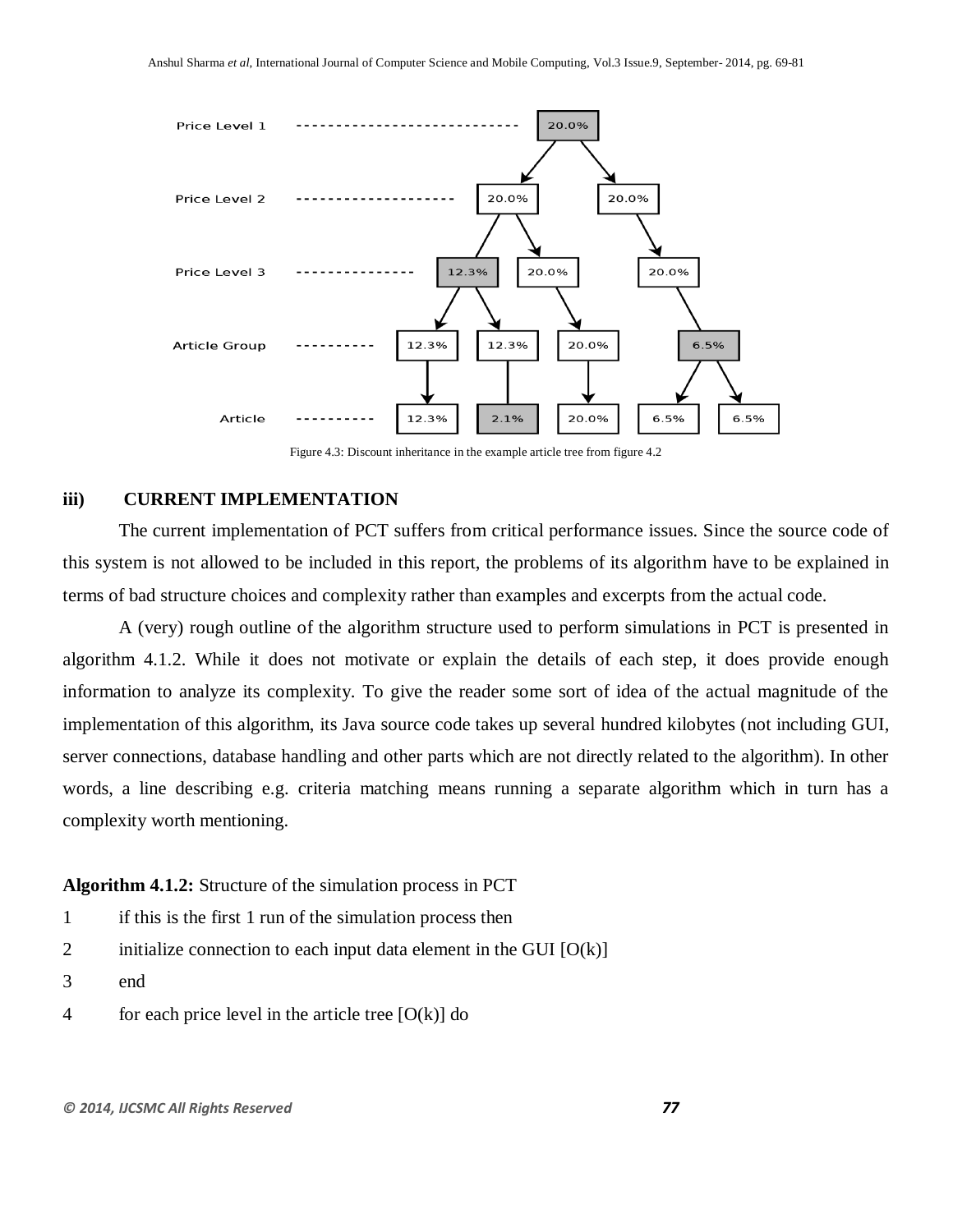| 5  | match condition level $[O(k)]$                                         |
|----|------------------------------------------------------------------------|
| 6  | match price level $[O(k)]$                                             |
| 7  | for each item in the customer's cache $[O(n)]$ do                      |
| 8  | match criteria $[O(k)]$                                                |
| 9  | end                                                                    |
| 10 | retrieve target discount $[O(k)]$                                      |
| 11 | for each article in the article tree $[O(a)]$ do                       |
| 12 | for each article in the customer's cache $[O(n)]$ do                   |
| 13 | match criteria $[O(k)]$                                                |
| 14 | for each price level in the article tree $[O(k)]$ do                   |
| 15 | retrieve data and calculate results                                    |
| 16 | end                                                                    |
| 17 | end                                                                    |
| 18 | retrieve agreed discounts $[O(k)]$                                     |
| 19 | compare discounts to target discounts $[O(k)]$                         |
| 20 | end                                                                    |
| 21 | end                                                                    |
| 22 | for each article in the customer's cache $[O(n)]$ do                   |
| 23 | calculate results for articles under price level 1 nodes $\notin$ path |
| 24 | end                                                                    |

In the pseudo code above, the complexity has been included on each line where O notation is applicable. The meaning of each occurring variable in the O notation is presented.

The total complexity of the implementation of the current simulation algorithm is  $O(k+k(k+k+nk+k+a(n(k+k))+k+k)+n) = O(k+5k^2+nk^2+2ank^2+n) = O(ank^2)$ 

It should also be noted that the complexity of repeated runs of the algorithm is  $O(k(k + k + nk + k + a(n(k + k)) + k + k) + n) = O(5k^2 + nk^2 + 2ank^2 + n) = O(ank^2)$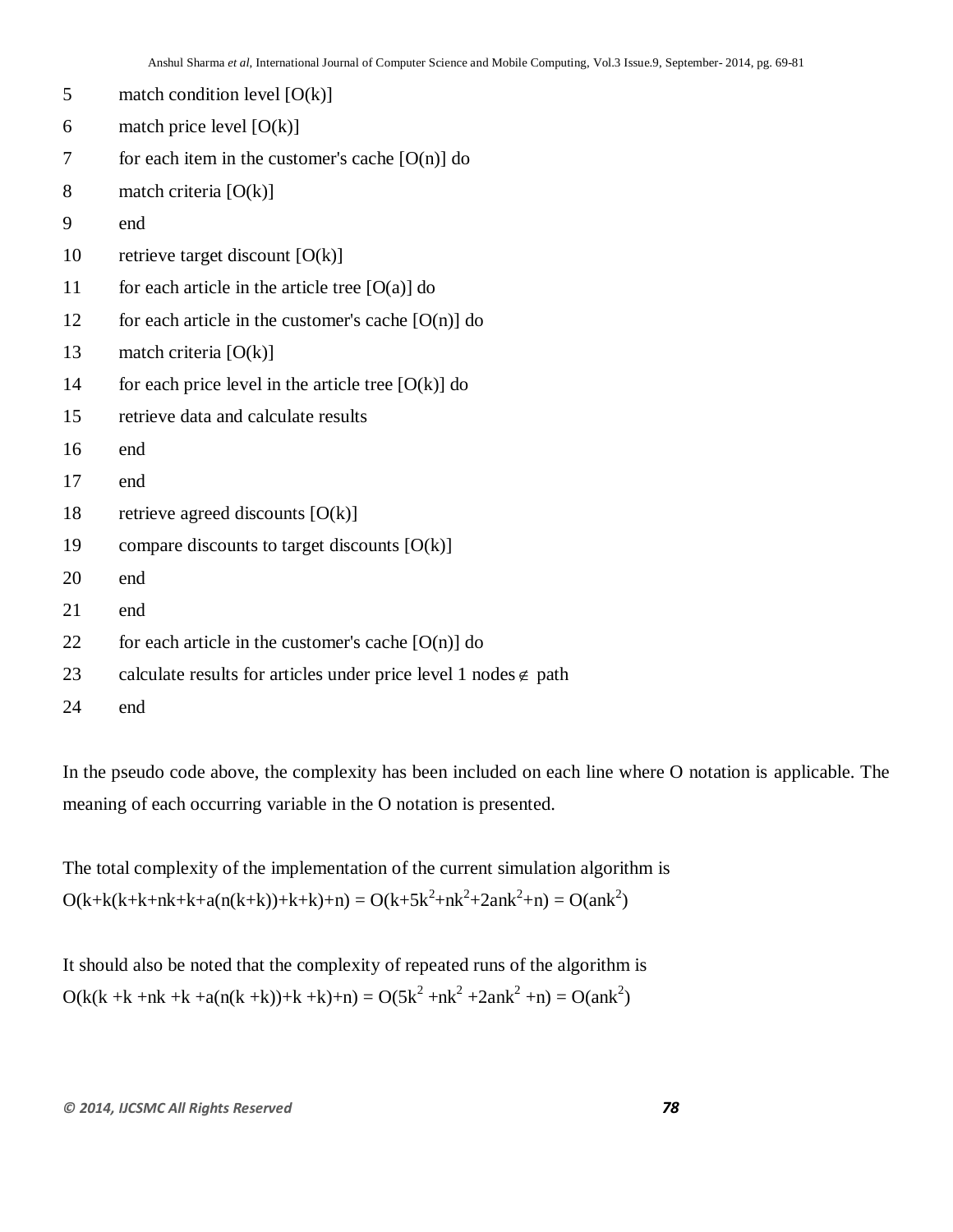# **V. RESULTS**

This section contains running times of customer discount simulations. Running times for our implementation are shown together with corresponding running times for PCT for the same underlying data.

| <b>Articles</b> | Running time PCT [ms] | Running time our model [ms] |  |  |
|-----------------|-----------------------|-----------------------------|--|--|
| 1               | 723                   | 130                         |  |  |
| 10              | 876                   | 156                         |  |  |
| 40              | 741                   | 89                          |  |  |
| 105             | 1,142                 | 91                          |  |  |
| 206             | 1,879                 | 118                         |  |  |
| 366             | 4,671                 | 131                         |  |  |
| 483             | 6,473                 | 148                         |  |  |
| 789             | 9,141                 | 161                         |  |  |

Table 5.1: Running time for First simulation in PCT and our model

| <b>Running time [ms]</b> |       | <b>PCT</b> |       | Our model |         |                  |
|--------------------------|-------|------------|-------|-----------|---------|------------------|
| #articles                | Run1  | Run2       | Run 3 | Run1      | Run2    | Run <sub>3</sub> |
| 40                       | 741   | 782        | 692   | 89        | < 1     | < 1              |
| 206                      | 1,879 | 1,801      | 1,707 | 118       | < 1     | < 1              |
| 366                      | 4,671 | 3,879      | 4,665 | 131       | < 1     | < 1              |
| 483                      | 6,473 | 6,773      | 4,240 | 148       | $\lt 1$ | $\leq 1$         |
| 789                      | 9,141 | 6,780      | 6,087 | 161       | < 1     | < 1              |

Table 5.2: Running time for repeated simulations in PCT and our model

| <b>Articles</b> | $PCT$ [ms]<br><b>Running time</b> | Running time our model [ms] |
|-----------------|-----------------------------------|-----------------------------|
| 100             | 736                               | 150                         |
| 500             | 1,295                             | 161                         |
| 1,000           | 1,694                             | 157                         |
| 1,500           | 1,835                             | 157                         |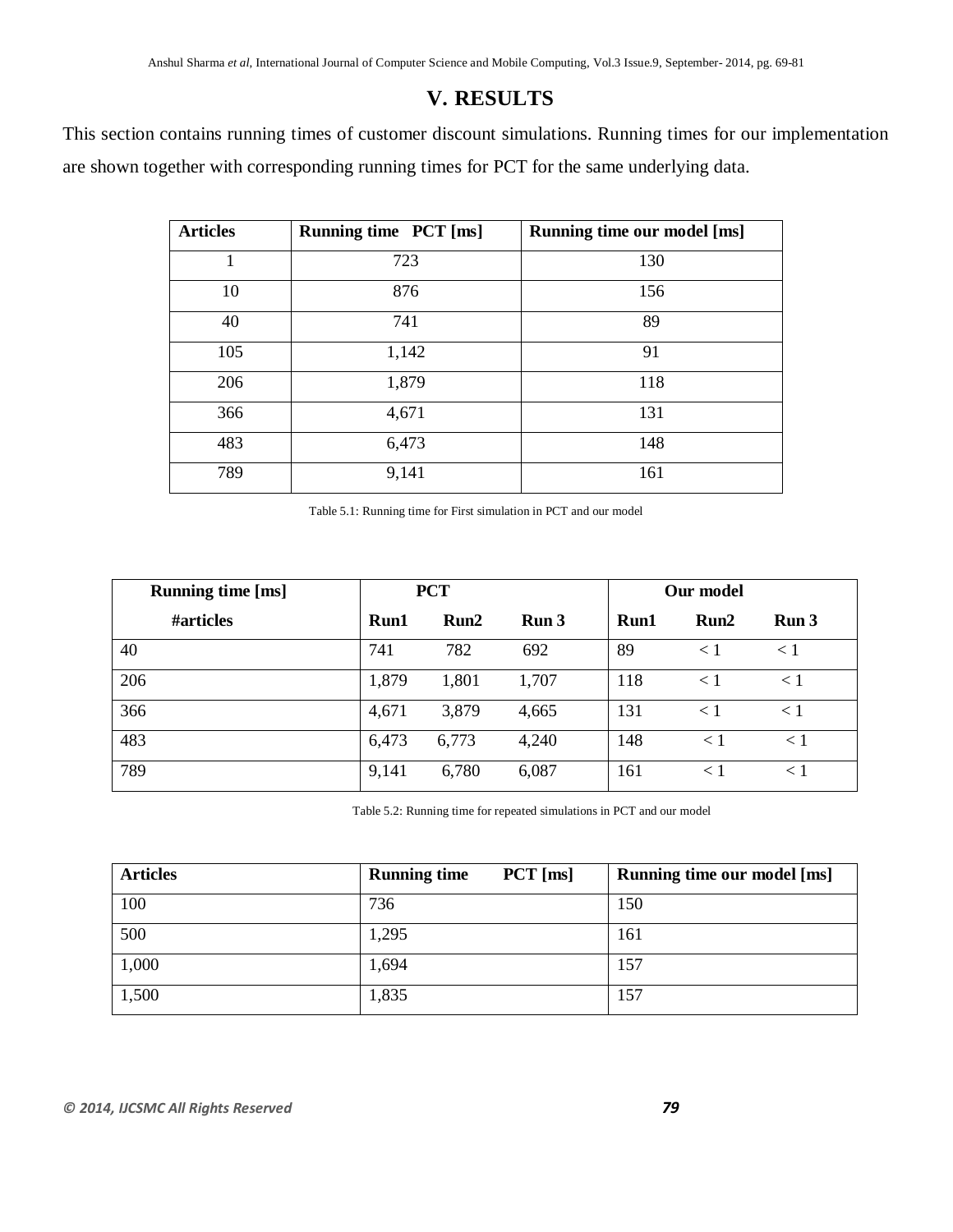Anshul Sharma *et al*, International Journal of Computer Science and Mobile Computing, Vol.3 Issue.9, September- 2014, pg. 69-81

| 2,000  | 2,161  | 153 |
|--------|--------|-----|
| 3,000  | 2,884  | 150 |
| 5,000  | 4,335  | 152 |
| 10,000 | 8,463  | 146 |
| 20,000 | 20,314 | 166 |
| 30,000 | 33,671 | 210 |
| 40,000 | 45,892 | 253 |

Table 5.3: Running time for first simulation in PCT and our model over generated data

## **VI. FUTURE WORK**

Another interesting approach would be a comparison between the performances of our models using different database solutions. NoSQL database systems could prove effective in handling the big data problems introduced by the scaling extension. Particularly, an implementation using a graph database would be interesting due to this technology's great performance when dealing with tree structures. For example, the graph database Neo4j has shown promising results in multiple studies such as [5], where Neo4j is concluded to be up to ten times faster than MySQL for traversals and [6], where the results show that running times for MySQL increase much faster than for Neo4j as the data magnitude grows.

## **VII. CONCLUSION**

This project has consisted of analysis, optimization and implementation of the existing simulation algorithms in PCT as well as modeling and implementation of its upcoming scaling extension. The results show that the implementation of the optimized customer discount model provides large enough performance improvements to guarantee reasonable running times even for the largest customers. The results for the scaling extension prove that implementation of the desired functionality in PCT is possible as well, as long as the big data issue is handled in an efficient way.

A final conclusion of this project is that optimization of existing algorithms is not always sufficient in order to improve the performance of a system. Creating new, optimized models and developing fast algorithms for these can prove far more efficient than optimization of existing algorithms based on improficient models.